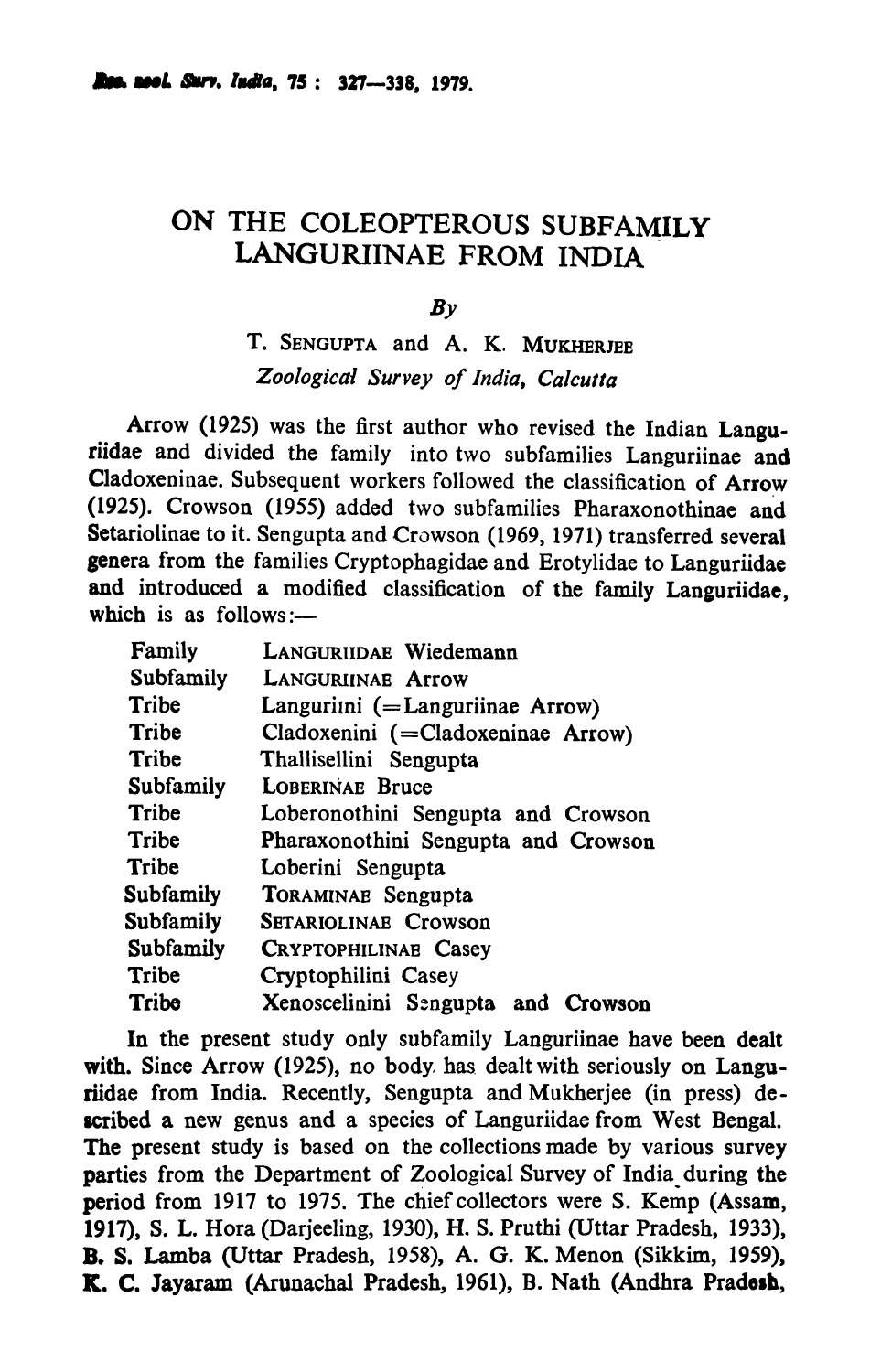1962), A. N. T. Joseph (Arunachal Pradesh, 1966), S. K. Tandon (Arunachal Pradesh, 1969), T. Sengupta (Darjeeling, 1971; Tamil Nadu and Kamataka, 1971 : North East India Survey, 1974 and North Western India Survey, 1975), P. K. Maiti (Darjeeling, 1973) and J. K. Jonathan (Darjeeling, 1974).

The collection comprises 24 species in 7 genera. Of these nineteen species are recorded for the first time from different states of India.

## LIST OF SPECIES

## Tribe Languriini

- *1. Macrome/ea /ongicornis* (Wiedemann)
- 2. *Pachylanguria elongata* (Fowler)
- *3. P. variiventris* (Kraatz)
- 4. P. *tumidicollis* (Kraatz)
- s. *P. cuprea* Arrow
- 6. *Pentelanguria elateroides* Crotch
- *7. Doubledaya atripenni9* Arrow
- *8. D. schenk/ingi* (Fowler)
- 9. D. *severini* Fowler
- 10. *Anadastus laticornis* Arrow
- 11. A. *flavimanus* Arrow
- 12. A. *doherty;* Arrow
- 13~ A. *capitatus* Gorham
- 14. A. *ochreipennis* Fowler
- 15. A. *filiformis* (Fowler)
- 16. A. *densus* Arrow
- 17. A. *bifasciatus* Motschulsky
- 18. A. *nigriventris* (Motschulsky)
- 19. *Caenolanguria assamensis* (Fowler)
- 20. C. *andamanica* Arrow
- 21. C. *birmanica* (Harold)
- 22. *Languriiphasma laeta* Arrow
- *23. L. discoidalis* (Fowler)

# Tribe Cladoxenini

24. *Paracladoxena bipustulata* Fowler

# Tribe Languriini

# 1. Macromelea longicornis (Wiedemann)

- *1823. Languria /ongicornis* Wiedemann, *Zool. Mag.,* ii, 1 148.
- 1925. Macromelea longicornis: Arrow, Fauna Brit. India, Clavicornia: Et*tylidae, Languriidae and Endomychidae,* London: *2S1.*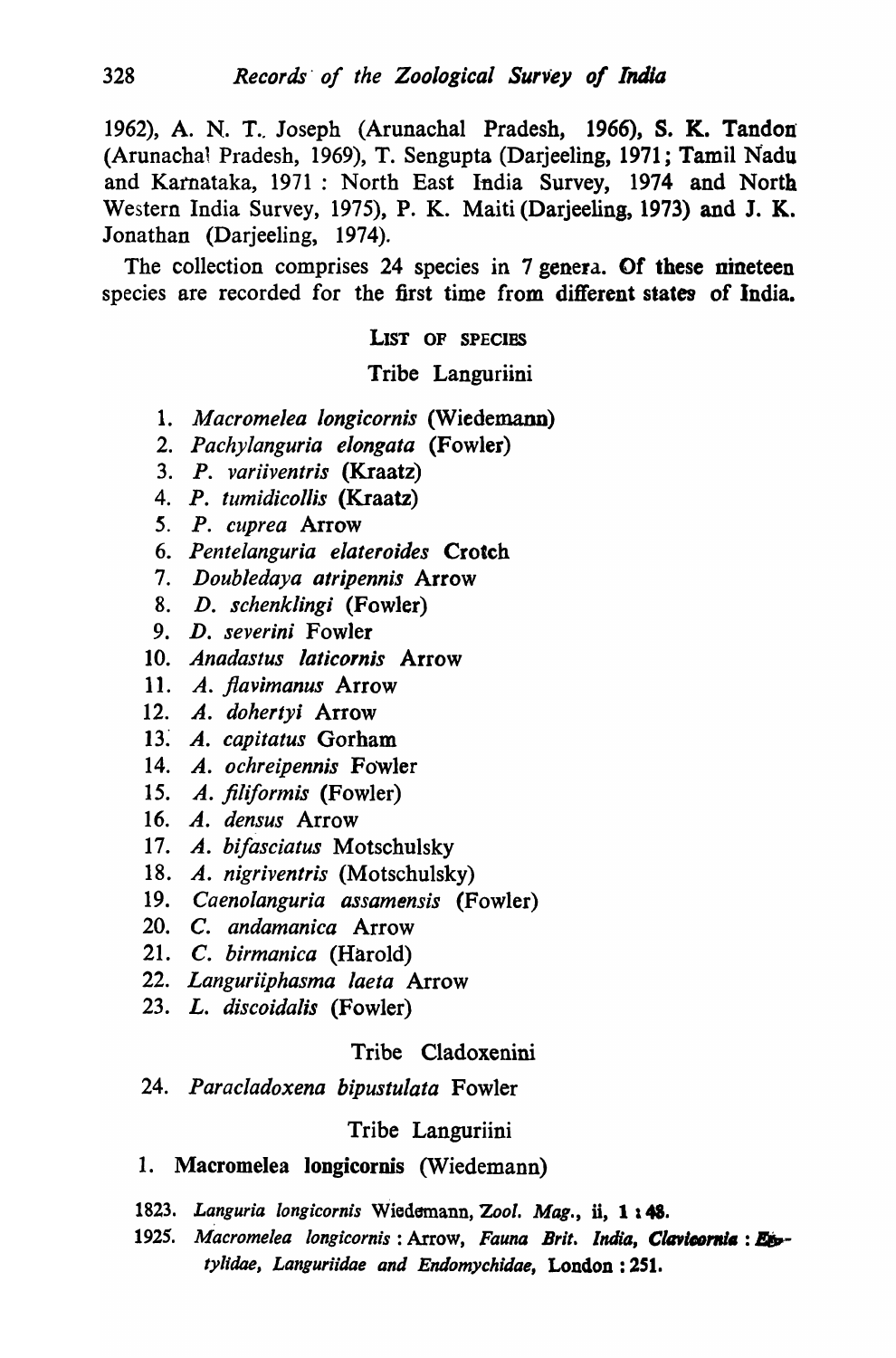*Material:* Andhra Pradesh: 13 ex., Nagarjunkonda, Guntur Dist., **7. IX.** 1962, *B. Nath Coll.* 

*Remarks:* So far, this species was reported from Tamil Nadu, and Karnataka, and also from Sri Lanka. Now it is being reported for the first time from Andhra Pradesh.

The monotypic genu; *Macromelea* is confined to South India and Sri Lanka. This genus can be easily distinguished by the following characters. General appearance narrowly elongate with slender antennae and legs. Dorsal surface of head and prothorax red, and elytra blue black and shiny. Male is larger than female, joint 3 of antenna distinctly larger than joint 4, club 3-jointed and poorly developed, elytral epipleura well defined and extended upto the apex, eyes coarsely facetted; length 14 to 25 mm.

# 2. Pachylanguria elongata (Fowler)

*1801. Trogosita elongata* Fowler, *Syst. Eleuth.* 1: 152

*1925. Pac!Jylanguria elongata:* Arrow, *Fauna Brit. India, Clav;cornia* : *Ero-Iylidae, Languriidae and Endomychidae, London: 173.* 

*Material:* Arunachal Pradesh: 1 ex., Hapali, Subansiri Div., 15. V. 1966; 1 ex., Kimin, Subansiri Div., 9. V. 1966; 1 ex., Kameng Div., 3. V. 1966; 1 ex., Dejoo, Subansiri Div., 10. III. 1966, all A. N. T Joseph Coll.; 1 ex., Namsai, Chowkham Road, 16. III. 1969, S. K. Tandon Coll.; 1 ex., Salari, Kameng, 22. VI. 1961; 1 ex., Naphra, Kameng, 6. VI. 1961, all *K.* C. *Jayaram* CoIl.; Sikkim : 1 ex., Sitbaton, 31. II. 1959, *A.* G. *K. Menon* ColI.; 1 ex., Gangtok, S. V 1962, S. *Ali*  Coll.; Uttar Pradesh: 1 ex., Mussorie, VII. 1933, H. S. Pruthi Coll.; 1. ex., Barasu, Garhwal Dist., 6. V 1958; 1 ex., Akhrot Koti, Garhwal Dist., 17. V. 1958. all *B.* S. *Lamba* ColI.; West Bengal: 1 ex., Rangpu, Darjeeling Dist., 28. V. 1974, *J. K. Jonathan* Coli.

*Remarks:* So far, this species was recorded from Sikkim, and Assam. and also from Bangladesh, Burma, Malay Peninsula, Sumatra, Java, and Borneo. Now it is being reported for the first time from Uttar. Pradesh and Arunachal Pradesh.

General appearance elongate, narrowed posteriorly, legs and antennae rather short, antennal club well developed and 4-jointed Elytra usually metallic blue, sometimes green or -coppery, pronotum brownish to blackish brown, head and antenna blackish, ventral surface reddish except ventrite 5, which is blackish; length 12-17 mm.

## 3. Pachylanguria variiventris (Kraatz)

*1899. Tetraiang18ia varllventris* Kraatz, *Dtsch. en'.* Z. : 348.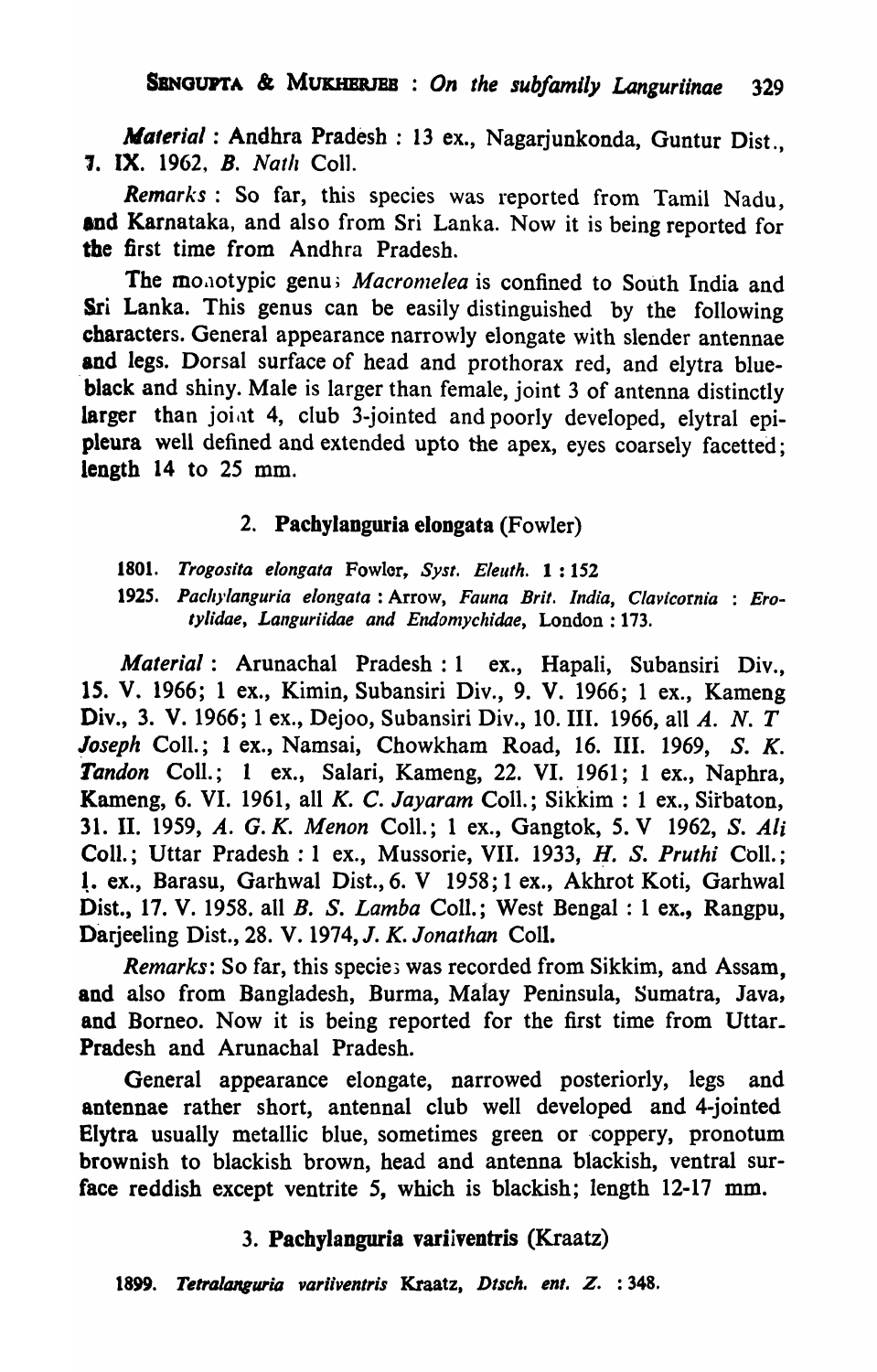1925. Pachylanguria variiventris: Arrow, Fauna Brit. India Clavicornia: Eor. *tylidae, Languriidae and Endomychidae, London: 174.* 

*Material:* Sikkim : 2 ex., Lachung, 6. VIII. 1959, *A. G. K. Menon*  ColI.; West Bengal: 2 ex., Pashok, Darjeeling Dist., 3. VI. 1930, S. L. *Hora* ColI.

*Remarks:* So far, this species was recorded from West Bengal and M:ghalaya, and also from Burma, Cheba and Tonkin. Now it is being reported for the first time from Sikkim.

This is a distinct species and can be easily separated from other species by its general appearance being rather large, robust, slightly narrowed posteriorly, legs moderately long, antennae short, club 4 jointed and abrupt. Pronotum with a dark median stripe and with a pair of spots on lateral sides, elytra metallic blue or green, head and antenna blackish; length 20 mm.

## 4. Pachylanzuria tumidicoll's (Kraatz)

- 1899. Tetralanguria tumidicollis Kraatz, Dtsch. ent. Z.,: 349.
- *1925. Pachylanguria tunlidicollis:* Arrow, *Fauna Brit. India, Clavicornio: Erotylidae, Languriidae and Endomychidae, London: 173.*

*Material:* Arunachal Pradesh: 1 ex., Pamir, Subansiri Division, 17. V. 1966, *A. N. T. Joseph* ColI.

*Remarks*: So far, this species was recorded from Meghalaya, and also from Bangladesh. Now it is being reported for the first time from Arunachal Pradesh.

General appearance large, narrowed posteriorly, apex of elytra truncated, prothorax quadrate, antennae short, stout, club 4 - jointed and compact. Elytra, antennae and legs black, pronotum reddish and head blackish ; length 20 mm.

## 5. Pachylanguria cuprea Arrow

1925. Pachylanguria cuprea Arrow, Fauna Brit. India, Clavicornia ; Erotylidae, Languriidae and Endomychidae, London: 176.

*Material:* Assam: 1 ex., Above Tura, Garo Hills, .IX. 1917 *Mrs. Kemp* ColI.

*Remarks:* So for, this species was recorded from Uttar Pradesh. Manipur and Sikkim, and also from Burma. Now it is being reported for the first time from Assam.

General appearance slender, elongate and tapering in front and behind, prothorax narrowed in front, elytra posteriorly narrowed and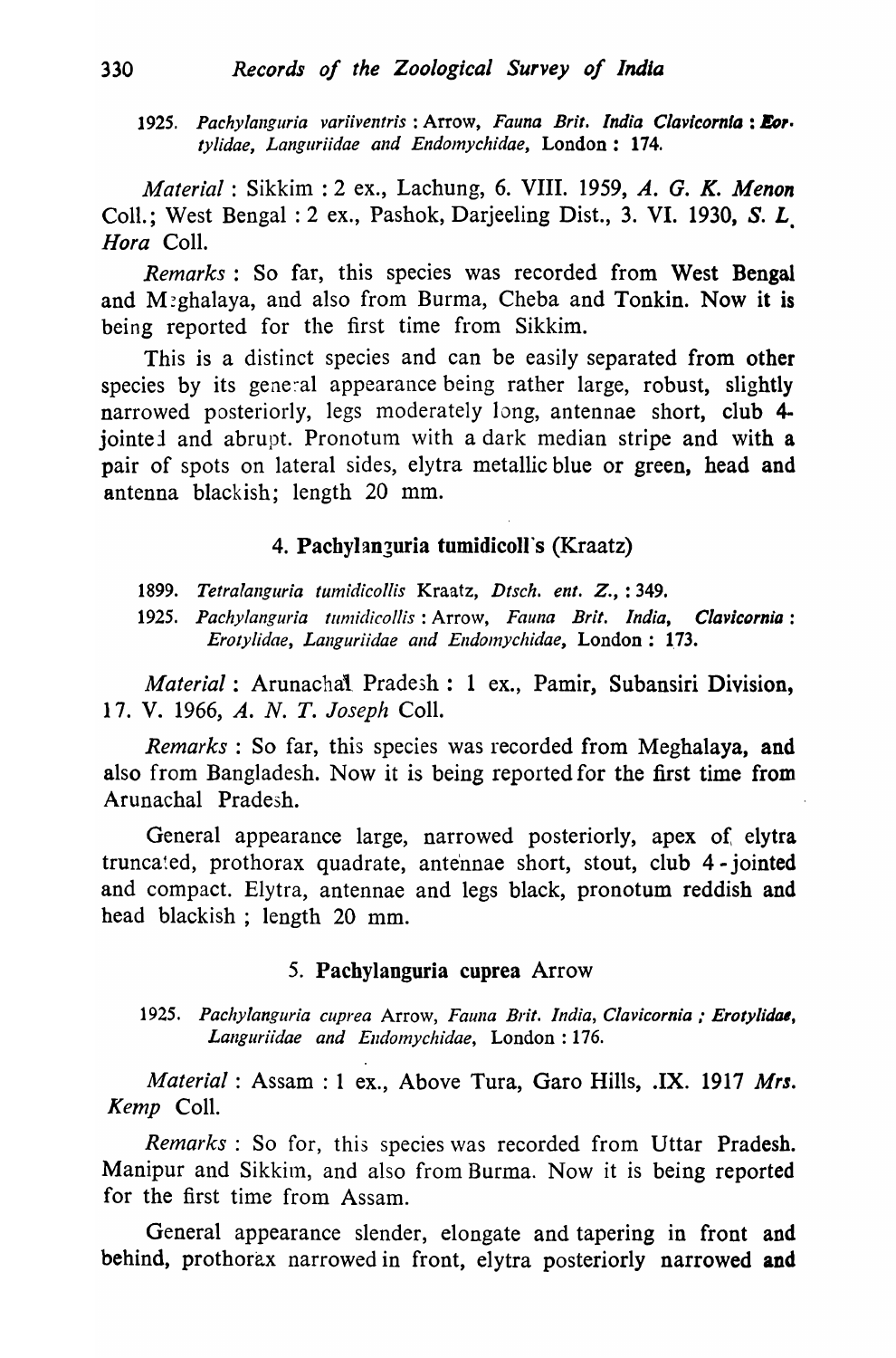its apex truncate-serrate, antennae and legs moderately slender, antennae ahort, club 4 - jointed and compact. Head, prothorax and elytra black with bluish tinge both dorsally and ventrally, antennae and legs black; length 15 mm.

#### 6. Pentelanguria elateroides Crotch

1876. Pentelanguria *elateroides* Crotch, *Cist. Ent.*, 1:380.

1925. *Pentelanguria elateroides* : Arrow, *Fauna Brit. India, Clav/cornla: Erotylidae, Languriidae and EndJmychidae,* London: 179 .

. *Material:* Sikkim: 1 ex., Lochen, 9. VI. 1959; 1 ex., Pechrek, 2. IV 1959, all *A.G.K. Menon* CoIl.

*Remarks:* So far, this species is recorded from Darjeeling District of West Bengal and Sikkim.

General appearance slender, elongate and tapering in front and behind, antennae stout, club 4- jointed and compact, elytra produced behind. Elytra, pronotum and head black with metallic tinge, legs and antennae black and abdomen red; length 18-20 mm.

#### 7. Doubledaya atripennis Arrow

*1925. Doubledaya atripennis* Arrow, *Fauna Brit. India, Clavicornia: Erotylidae, Languriidae and Endomychidae,* London: 189.

*Material:* Arunachal Pradesh: 1 ex., Pamir, Subansiri Division, lS.V.1966, A.N.T *Joseph* Coli.

*Remarks:* So far, this species was recorded from West Bengal, Assam and Meghalaya. Now it is being reported for the first time from Arunachal Pradesh.

General appearance moderately large, prothorax quadrate, antennae short, club 4 - jointed and compact, head and prothorax punctured, elytral puncturation arranged in rows, elytral extremities truncate. Elytra blackish-brown, head and pronotum chocolate brown, antennae and legs brown, and abdomen black; length 10 mm.

#### 8. Doubledaya scbenklingi (Fowler)

- *1908. Callilanguria schenklingi* Fowler, Wytsman's *Gen. Insect., Langurlinae,*  78 : 21.
- *1925. Doubledaya schenklingi:* Arrow, *Fauna Brit. India, Clavicornia: Erotylidae, Languriidae and Endomychidae,* London : 199.

*Material*: Sikkim: 1 ex., Toong, 10. V. 1962, S. *Ali* Coll.

Remarks: So far, it was re~orded from Nilgiri Hills. Now it is being reported for the first time from Sikkim.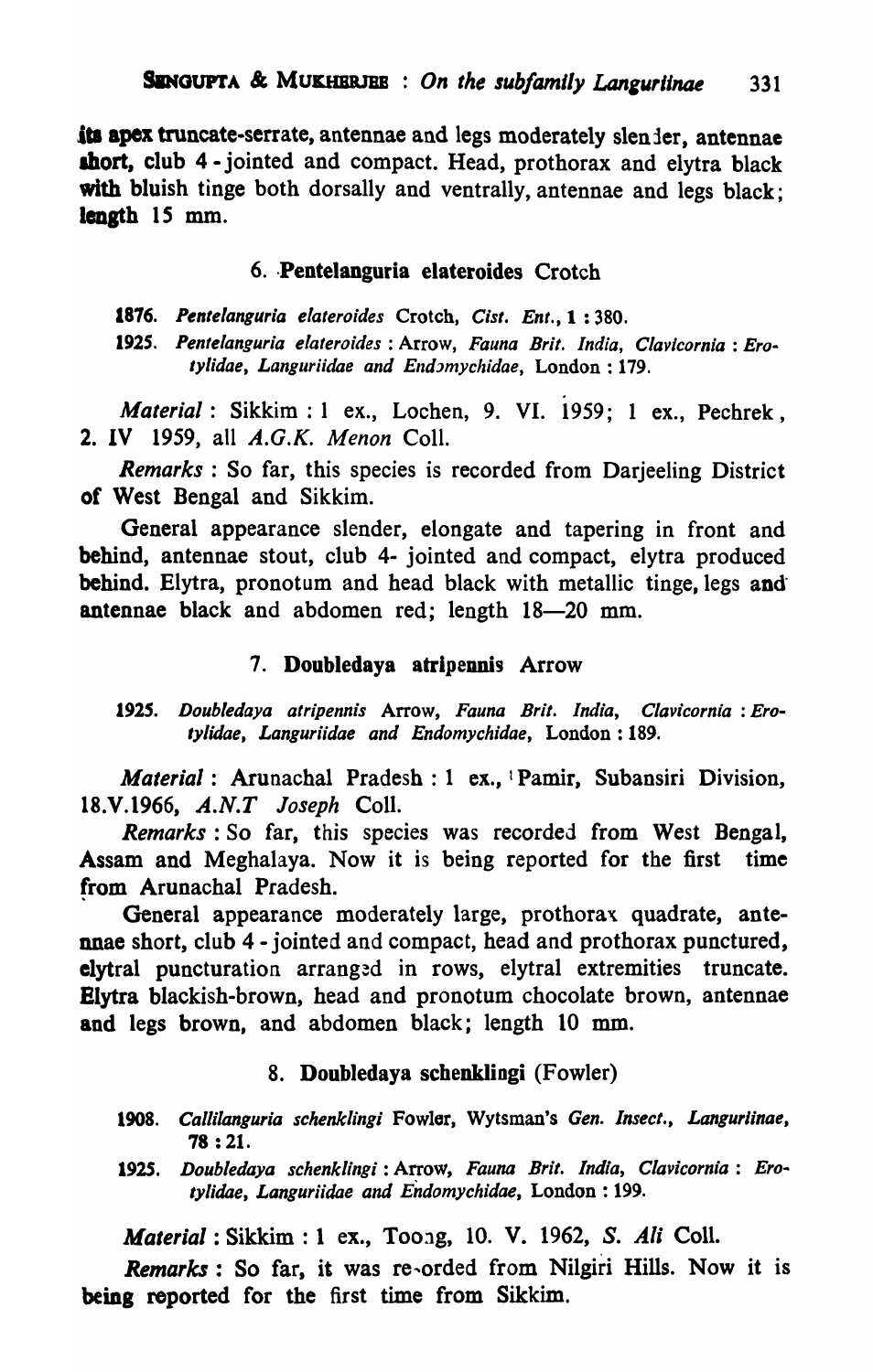General appearance elongate, slender and parallel- sided, antennae slender, club 4-jointed and loose, elytra moderately punctured, elytra produced behind and its apex truncate- serrate, prothorax convex and sparsely punctured. Head and pronotum red both dorsally and ventrally, elytra bluish black with metallic tinge, antennae and legs brownish; length 15 mm.

#### 9. DoubJedaya severini Fowler

*1893. Doubledaya severini* Fowler, *Ann. Soc. ent. Belg.,* 37 : 74

1925. *Doubledaya severini : Arrow, Fauna Brit. India, Clavicornia : Erotylidae, Languriidae and Endomychidae,* London: 190.

*Remarks:* So far, this species is only recorded from Sikkim. General appearance slender, elongate and tapering towards the apex of elytra, vertex of head and prothorax smooth and impunctate, elytra truncated at apex and puncturation arranged in rows, antennae short, club 4- jointed, head and pronotum red both dorsally and ventrally, elytra blue, legs and antennae brown, abdomen red but sternite 5 blackish;  $1 \text{ or }$  gth  $12 \text{ mm}$ .

#### 10. Anadastas laticornis Arrow

## *1925. Anadastus laticornis* Arrow, *Fauna Brit. India, Clavicornia: Eroly/idae*  Languriidae and Endomychidae, London: 232

*Material:* Assam: 1 ex., Above Tura, Garo Hills, 15.VII.-30. VIII. 1917, S. *Kemp* Coll.; West Bengal: 1 ex., Singla, Darjeeling Dist. III. 1973, *P. K. Maiti* ColI; 1 ex., Pashok, Darjeeling Dist., VI. 1916, L. C. *Hartless* ColI.

*Remarks* : So far, this species was recorded from Sri Lanka. Now it is being reported for the first time from India.

General appearance small, elongate, and parallel-sided head and prothorax finely and minutely punctured, elytral puncturation arranged in rows and elytral apex truncate, eyes large and fin:ly facetted, antennae slender, club 4- jointed and broad, sternite 5 finely pubescent, femora lines on sternite 1 absent. Head and pronotum red both dorsally and ventrally, elytra brown chocolate, antennae and legs blackish brown and abdomen black; length  $3.5 - 5$  mm.

#### 11. Anadastus flavimanus Arrow

1925. Andastus flavimanus Arrow, Fauna Brit. India, Clavicornia: Erotyilidae<sup>,</sup> *Languriidae and Endomychidae,* London: 225.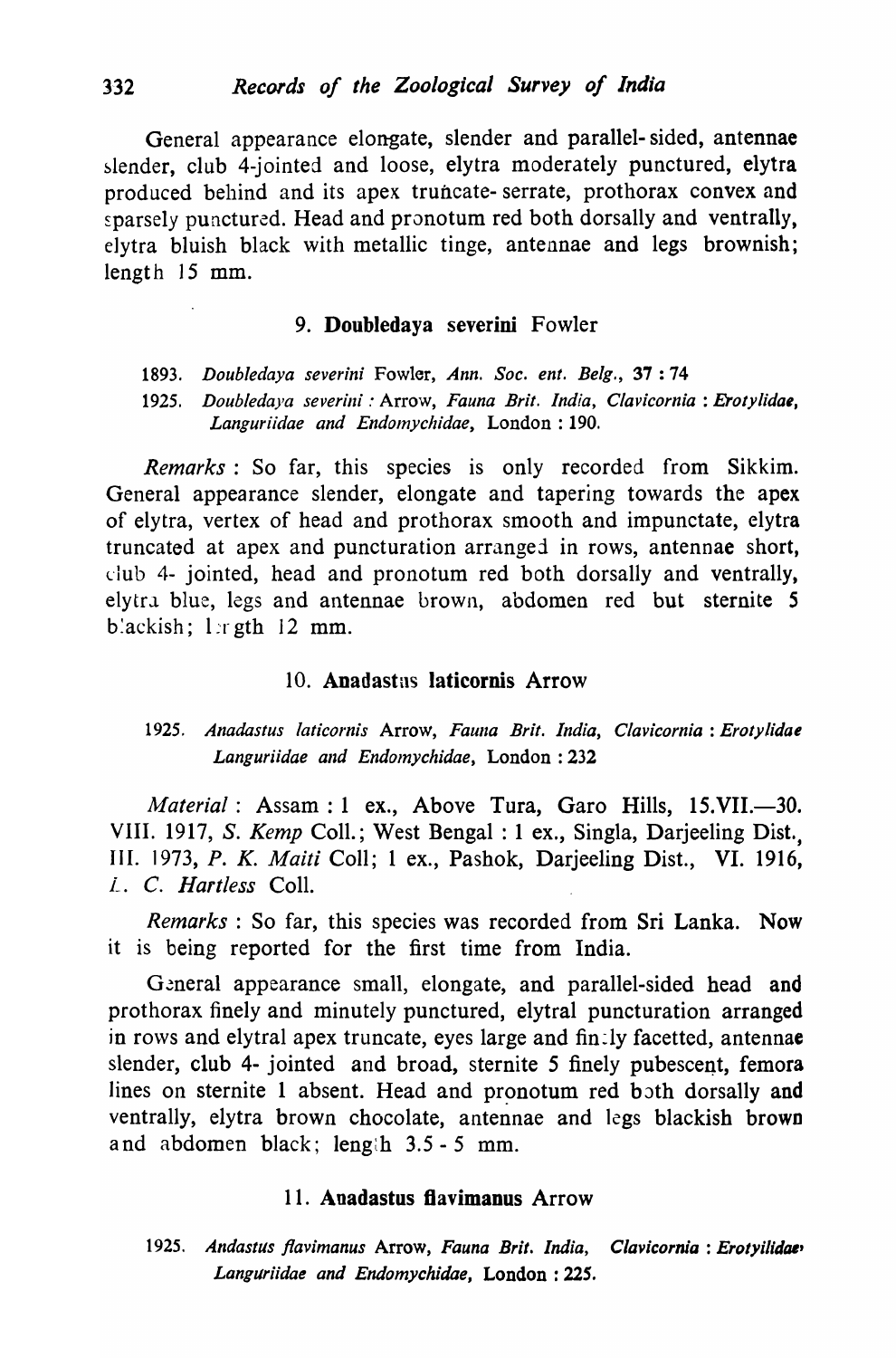*Material:* Assam: 1 ex., Above Tura, Garo Hills, IS.VII. & 30. VIII. 1917, *S. Kemp* Coll.; West Bengal: 1 ex., 1 km. West of Reyang, Darjeeling, 30. Ill. 1973, *P. K. Maili* Coli.

*Remarks:* So far, this species was recorded from Meghalaya and also from Burma. Now it is being reported for the first time from Assam and West Bengal.

General appearance small, elongate, parallel-sided, head and prothorax sparsely punctured, antennae slender, club 4 jointed and loose. Head and pronotum red both dorsally and ventrally, elytra blackish brow), legs and antennae brown, antennal club black and abdomen reddish brown; length 5-7 mm.

#### 12. Anadastus dohertyi Arrow

*1925. Anadastus dohertYi* Arrow, *Fauna Brit. India, Clavicornia* : *Erotylidae, Lauguriidoe and Endomychidae,* London : 216.

*Material:* West Bengal: 6 ex., Singla, Darjeeling Dist., IS.IV. *1973. P.K. Maili* CoIl.

Remarks: So far, this species was recorded from Assam. Now it is being reported for the firstt ime from Darjeeling Dist., West-Bengal.

General is pearance small, elongate and parallel-sided, puncturation on head fine and dense, prothorax transverse, convex and impunetate, elytral extremities truncate, legs and antennae slender, club 5 jointed and loose, eyes finely factted, metasternum sparsely punctured and a pair of parallel femoral lines on sternite 1 present. Head and pronotum red both dorsally and ventrally, elytra, legs, antennae and metasternum black, and abdomen red; length 4-5.5 mm.

#### 13. Anadastus capitatas Gorham

*1896. Anadastus capitatus* Gorham *Ann. Mus. Civ. store nat. Genova,* 36 : 272. *1925. Anadastus capitatus* " Arrow, *Fauna Brit. India, Clavicornia: Erotylidae,*  Languriidae and *Endomychidae*, London: 213.

*Material:* Assam: 1 ex., Above Tura, Garo Hills, 15.VII. & 30. VID. 1917, S. *Kemp* Coli.

Remarks: So far, this species was recorded from Burma. Now it is being" reported for the first time from India.

General appearance slender, elongate and parallel-sided, vertex of head and prothorax finely punctured, prothorax convex and transverse. eyes finely facetted, elytral extremities separately rounded, antennae slender, club 4· jointed and compact, and sternite 1 with a pair of parallel femoral lines. Head and pronotum red both dorsally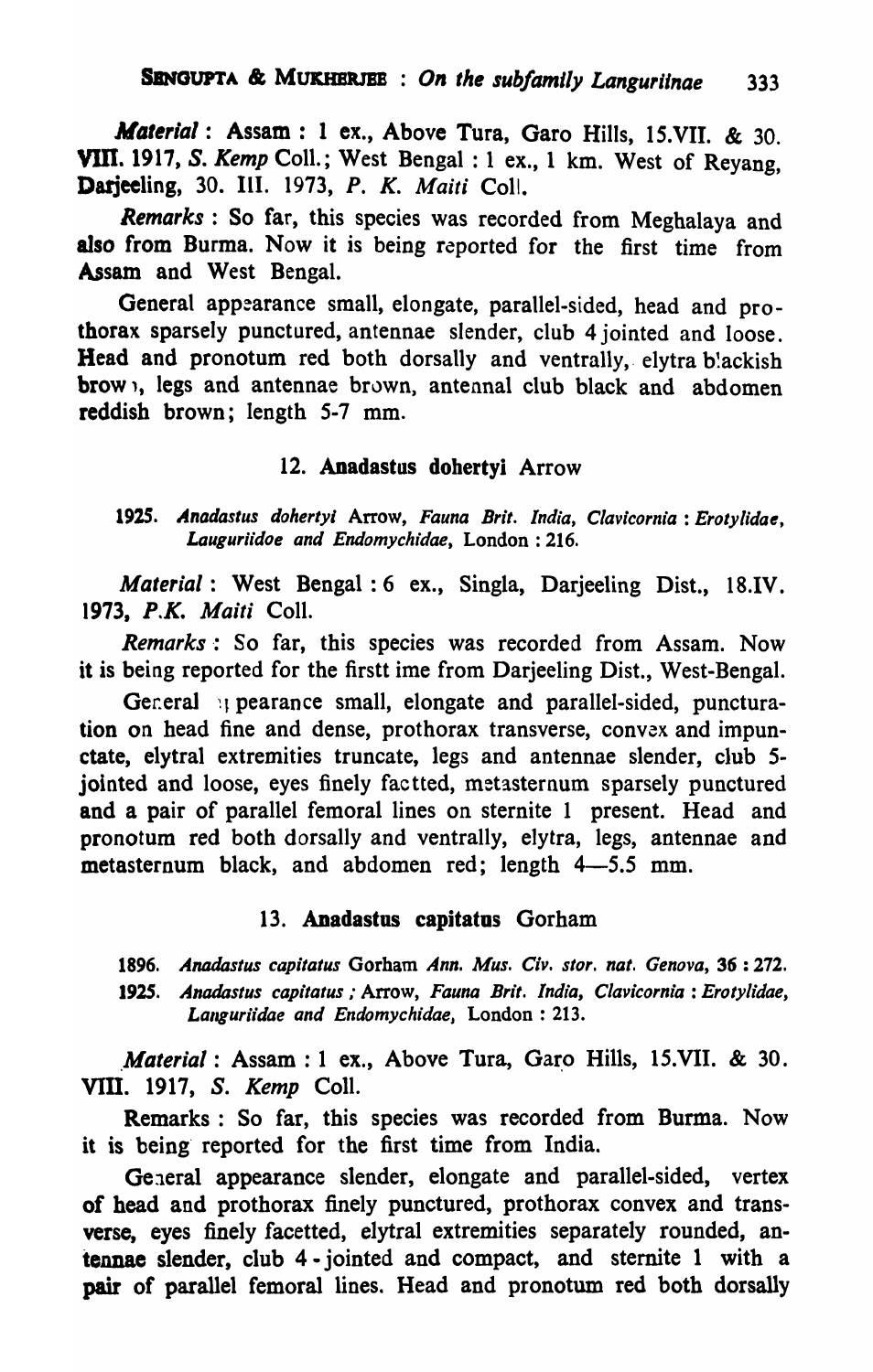and ventrally, elytra brownish black, antennae and legs black, abdomen red, and metasternum black; length 4.5 mm.

#### 14. Anadastus ochreipennis (Fowler)

*1890. Languria ochreipennis* Fowler, *Ent. mon.* 26: 107.

*1925. Anadastus ochreipPnnis:* Arrow, *Fauna Brit. India, Clavicornia: Erotylidae, Languriidae and Endomychidae,* London: 233.

*Material:* Tamil Nadu; 2 ex., Tope, Foot of Palni Hills, 1922, S. *Kemp* ColI.; Arunachal Pradesh : 1 ex., Rupa, Kameng, 2. IV. *1961.* K. C. *Jayaram* ColI.

*Remarks:* So far, this species was recorded from Assam, and also from Malay Peninsula, Philippine Island. Now it is being reported for the first time from Tamil Nadu and Arunachal Pradesh.

General appearance slender, elongate and parallel-sided, head coarse:y punctured, prothorax quadrate and convex, elytral apex truncate, antennae and legs slender, club 4-jointed and loose, eyes finely facetted and sternites 4 and 5 pubescent. Head and pronotum red both dorsally and ventrally, elytra blackish brown, antennae and legs brownish, antennal club black, and abdomen brown; length 5.5 mm.

## 15. Anadastus filiformis (Fowler)

1801. *Trogosita fili/ormis* Fowler, *Syst. Eleuth.,* 1: 152

1925. *Anadastus filiformis* ; Arrow, *Fauna Brit. India, Clavicornia* : Erotvlidae, *Languriidae and Endomychidae,* London: 217.

*Material:* Arunachal Pradesh : 1 ex., Pamir Subansiri Division, 17 V 1966, *A.N. T Joseph* ColI., West Bengal : 1 ex, Darjeeling, 28.111. *1973, P. K. Maili* ColI.

*Remarks:* So far, this species was recorded from Burma, Siam, Tonkin, S. China, Philippine Islands, Java and Borneo. Now it is being reported for the first time from India.

General appearance slender, elongate and parallel-stded, elytra tapering posteriorly, elytral extremities truncate, antennae slender, club 4 - jointed and compact, eyes finely facetted, stennite 5 pubescent, sternite 1 with a pair of parallel femoral lines. Head, pronotum and elytra reddish brown, apex of elytra, antennae, legs, metasternum and abdomen black; length 5.5-7 mm.

## 16. Anadastus densus Arrow

1925. *Anadastus densus* Arrow, *Fauna Brit. India, Clavicornia: Erotylidae*, *Languriidae and Endomychidae,* London: 223.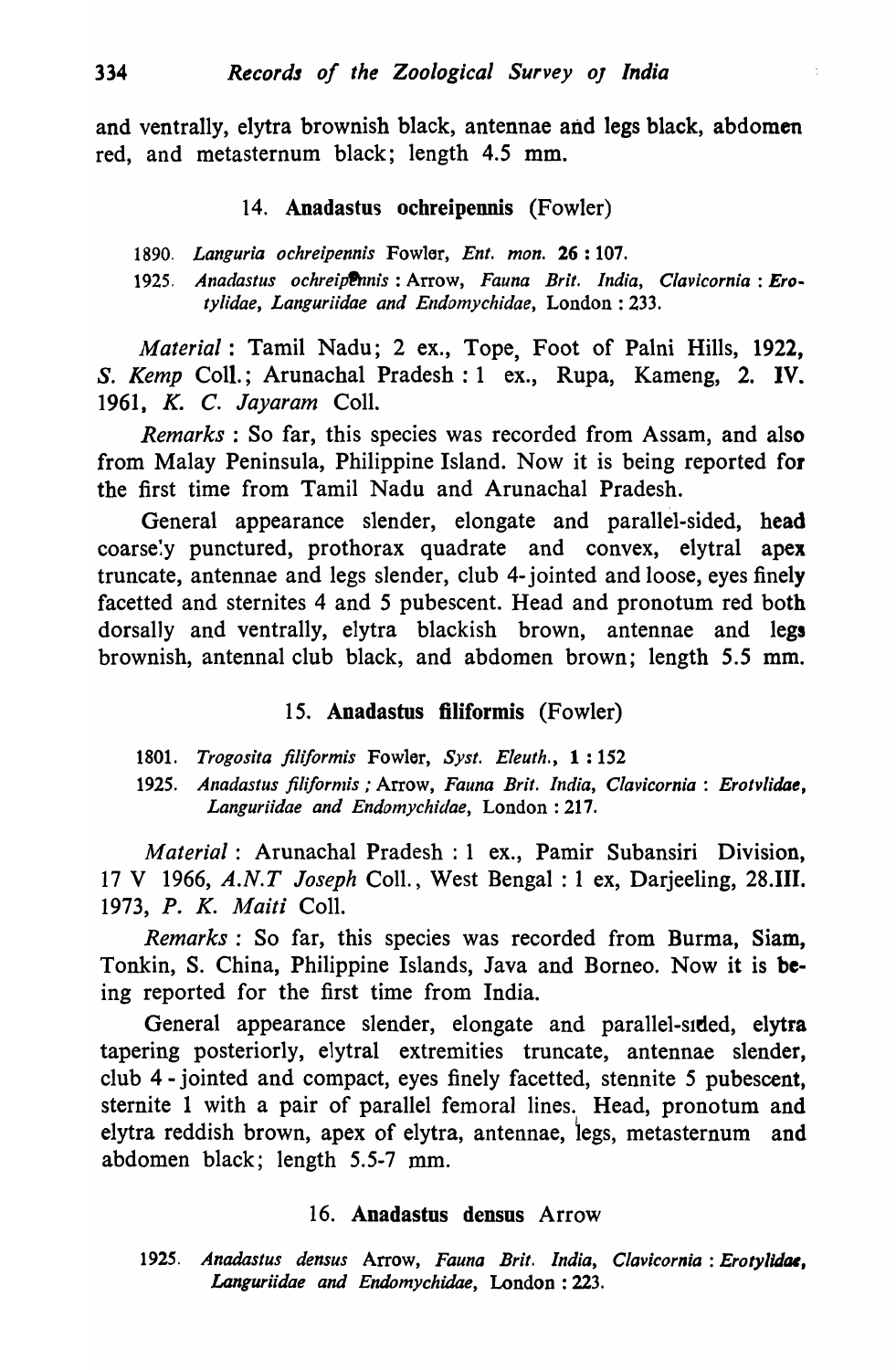*Material*: Arunachal Pradesh: 1 ex., Pamir, Subansiri Div., 7 V. 1966. *A.N.T. Joseph* Coli.; West Bengal: 1 ex., Tista Bazar, Darjee**ling Dist., 18. IV.1971, T. Sengupta Coll.** 

*Remarks:* So far, this species was recorded from South India. Now it is being reported for the first time from West Bengal and Arunachal Pradesh.

General appearance large and elongate, elytral intervals closely situated antennae short and slender, club 4 jointed and compact, eyes finely facetted, scutellum triangular with pointed apex, apex of elytra truncated, legs slender, sternite 1 with a pair of parallel femoral lines. Head and pronotum red both dorsally and ventrally, elytra deep blue black, antennae, legs, prosternum, mesosternum, metasternum and abdomen black; length 7 mm.

## 17. Anadastus bifasciatus (Motschulsky)

*1860. Languria bllasciata* Mostchulsky, *Schrenk's Reison im Antrul.,* 2: 241. 1925. Anadastus bifasciatus; Arrow, Fauna Brit. India, Clavicornia: Erotylidae, Languriidae and Endomychidae, London: 230.

*Material:* Tamil Nadu : 13 ex., Oote., Bot. Gardens, 3.XII. 1971, r. *Sengupta* ColI.

*Remarks* : So far, this species is recorded from Uttar Pradesh, West- Bengal, South India, and also from Sri Lanka, Thailand and South China.

General appearance small, slender, elongate and parallel-sided, head and pronotum coarsely punctured, front margin of prothorax boardened, elytral extremities separately rounded, antennae short, dub 4- jointed and compact, legs short, prosternum, metasternum and abdomen coarsely punctured. Head brown, pronotum yellowish, elytra with a median transverse yellowish orange band and legs with trochanters, apex of femora and basal part of tibiae brownish; length  $5-6.5$  mm.

# 18. Anadastus nigriventris (Motschulsky)

1860. Languria nigriventris Mostchulsky Schrenk's Reisen im Amrul., 2:241. 1925. Anadastus nigriventris : Arrow, Fauna Brit. India Clavicornia : Erotylidae, *Languriidae and Endomycidae,* London: 224.

*Material:* West Bengal: 1 ex., Darjeeling, 9.VI.1973, *P. K. Maiti*  Coll.

Remarks : So far, this species was recorded from Sri Lanka. Now it is being reported for the first time from India.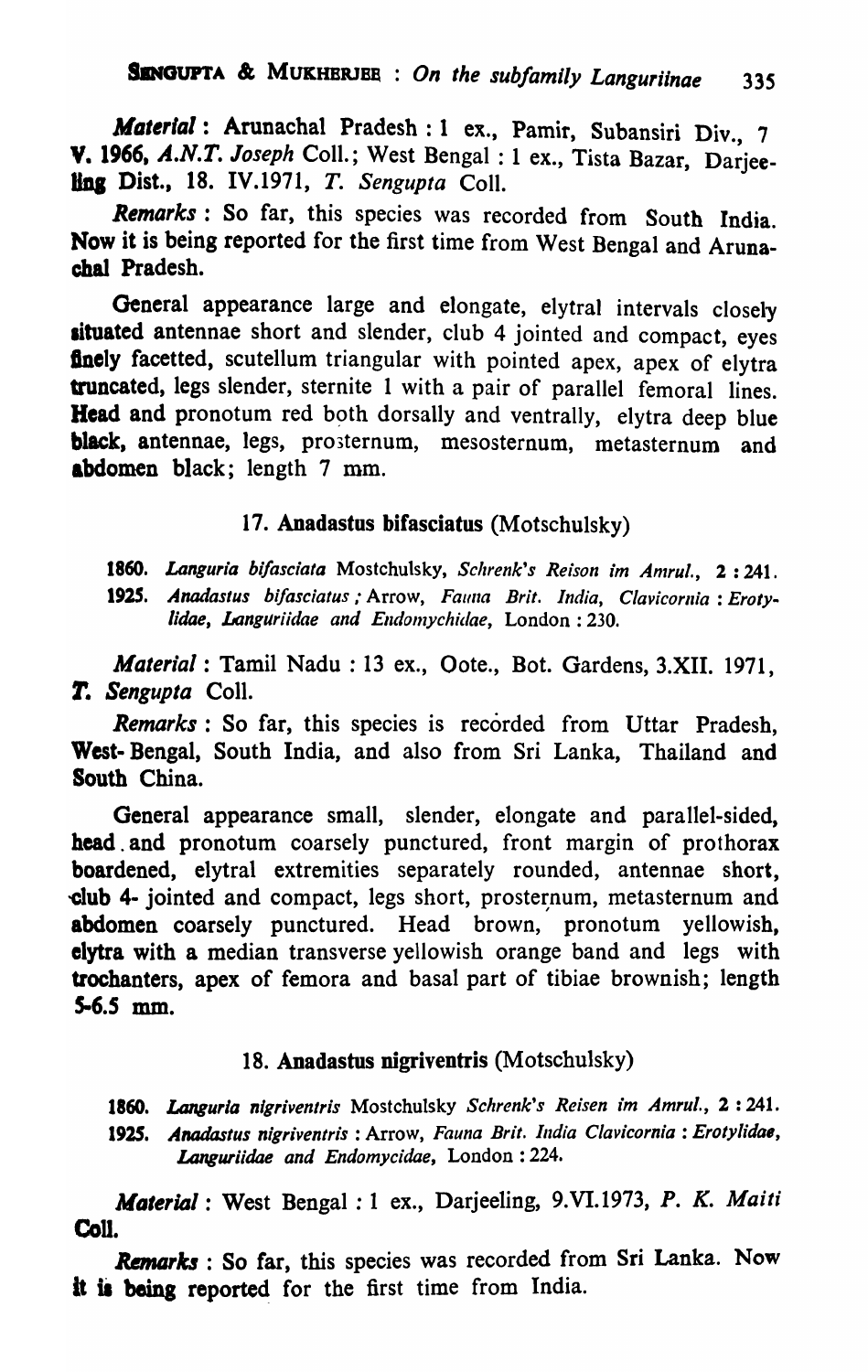General appearance slender, parallel-sided, small, elytra tapering posteriorly, head and prothorax sparsely punctured, prothorax convex and transverse, elytral extremities truncated, eyes moderately large and finely facetted antennae slender, club 4-jointed and loose, abdominal sternite 1 with a pair of parallel femoral lines. Head and pronotum red both dorsally and ventrally, elytra brownish chocolate. an ennae and legs brown, abdomen and metasternum brownish red; length 5.5 mm.

# 19. Caenolanguria assamensis (Fowler)

1886. Languria assamensis Fowler Trans. ent. Soc. Lond., : 24.

1925. Caenolanguria assamensis: Arrow, Fa'ina Brit. India, Clavicornia: *Erotylidae, Languriidae and Endomychidae, London: 240.* 

*Material:* Uttar Pradesh: 1 ex., Kumaon Hills, 16. V. 1930.

*Remarks:* So far, this species was recorded from Assam, and also from Burma. Now it is being reported for the first time from Uttar-Pradesh.

General appearance elongate and parallel-sided, large, head and pronotum finely and sparsely punctured, prothorax transverse and convex, antennae short and slender, club 4- jointed and compact, eyes coarsely facetted, abdomen. metasternum and prosternum distinctly punctured. Head and pronotum red both dorsally and ventrally, elytra deep chocolate brown, antennae, legs, abdomen, metasternum and prosternum black; length 9 mm.

# 20. Caenolanguria andamanica Arrow

1925. Caenolanguria andamanica Arrow, Fauna Brit. India, Clavicornia Ero*tylidae, Languriidae and Endonlychidae,* London: 236.

*Material:* Andaman Islands: 2 ex.

*Remarks:* So far this species is recorded from Andaman Islands.

General appearance elongate, large, head finely punctured, prothorax convex and narrowed in front, elytra coarsely punctured and interstices with fine and minute punctures, antennae short and slender, club 4- jointed and compact, eyes coarsely facetted, legs slender, abdominal sternite 1 with a pair of divergent femoral lines. Head and pronotum red, elytra chocolate brown, antennal club and legs brown, prosternum, metasternum and abdomen black; length 8.5 mm.

# 21. Caenolanguria birmanica (Harold)

*1879. Languria birmanica* Harold *Mitt. Munch. ent. ver.,* 3 : 74.

*1925. Caeno/angllria birnlanica:* Arrow, *Fauna Brit. India, C/avicornia: Ero .. tylitiae, Languriidae and Endomychidae,* London: 241.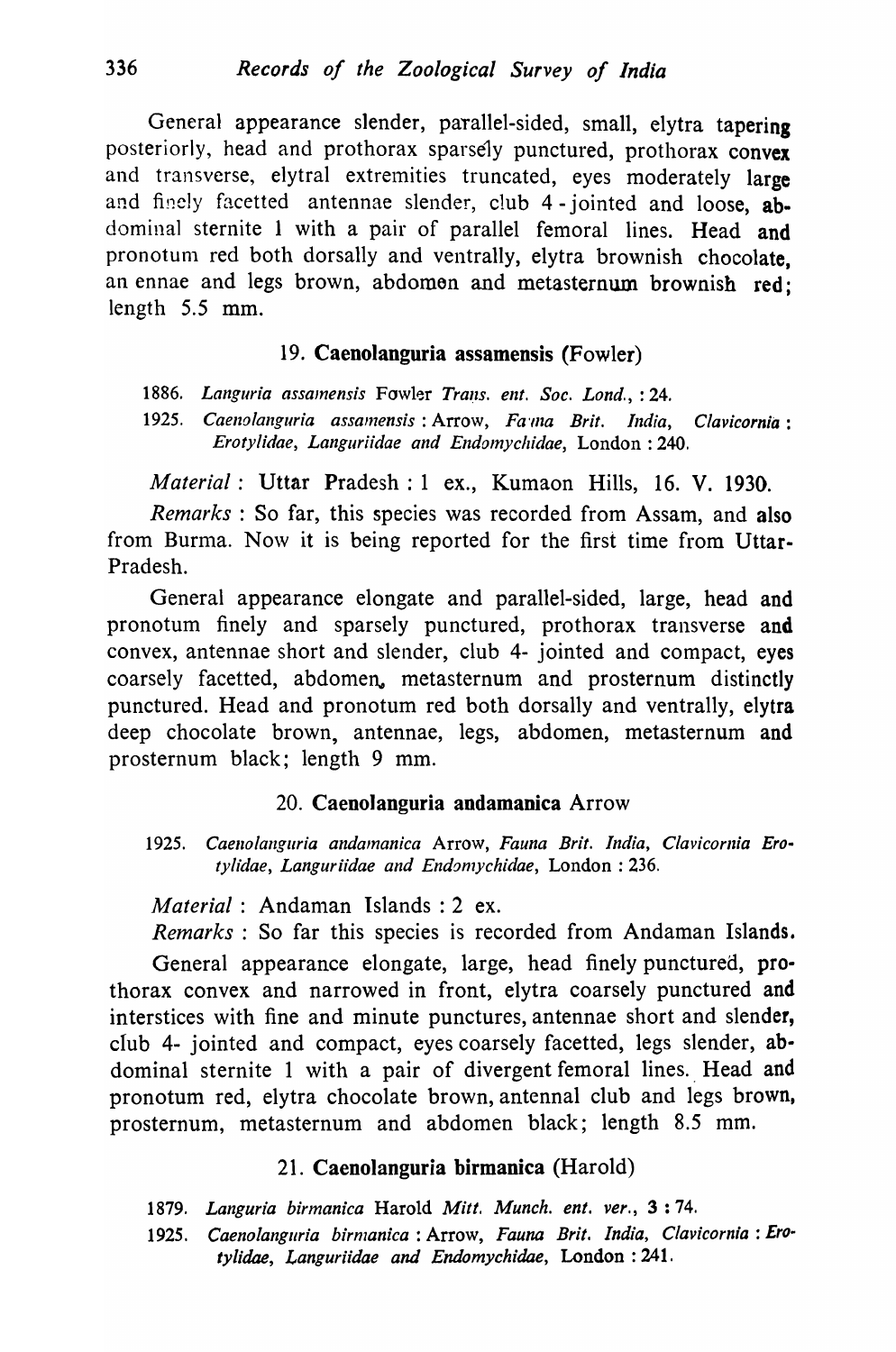*Material*: West Bengal: 1 ex., Darjeeling, 6.IV.1973, P. K. Maiti<br>Coll.

Remarks: So far, this species is recorded from Uttar Pradesh, 8ikkim. West Bengal, and also from Burma.

General appearance moderately elongate, parallel-sided and moderately large, head finely and sparsely punctured, eyes coarsely facetted, pronotum transverse, convex and impunctate, apex of elytra separately rounded, antennae slender, club 4- joined and loose, and metasternum sparsely punctured. Head and pronotum red, elytra blue . black, antennae, legs abdomen, metasternum and mesosternum black; length 7 mm.

## 22. Languriopbasma laeta Arrow

1925. Languriophasma laeta Arrow, Fauna Brit. India, Clavicornia Erotylidae, *Languriidae and Endomychidae,* London: 204

*Material:* Arunachal Pradesh: 2 ex., Deopani, 6.III. 1969, S. *K.*  Tandon Coll.

*Remarks* : This species is recorded from almost all over India.

General appearance elongate, parallel-sided and large, head coarsely punctured, eyes finely facetted, antennae slender, club 4- jointed, short and compact, pronotum transverse and coarsely punctured, apex -of elytra separately rounded, scutellum triangular and pointed at the apex, abdomen, metasternum and mesosternum coarsely punctured, and elytral epipleura rather indistinct towards apex. Head and pronotum red both dorsally and ventrally, antennae black, elytra chocolate brown, abdomen, metasternum and mesosternum red; length 8-9 mm.

## 23. Languriophasma discoidalis (Fowler)

*1908. Caenolallguria discoidalis* Fowler *Wytsman's Gen. Insect., Languriinae* : 17. 1925. Languriophasma discoidalis : Arrow, Fauna Brit. India, Clavicornia *Erotylidae, Languriidae and EndJlnychidae,* London: 205.

*Material:* Arunachal Pradesh: 1 ex., Kameng, 4.VI. 1961, K. C. *Jayaram* ColI.

*Remarks:* So far, this species was recorded from Tamil Nadu and Karna taka. Now it is being recorded for the first time from Arunachal Pradesh.

General appearance slender, elongate and parallel-sided, head coarsely punctured, eyes finely facetted, antennae short and slender, club 4 jointed and compact, pronotum quadrate and distinctly punctured, elytral apex separately rounded, legs short, abdomen, metasternum and mesosternum distinctly puncturated. Head and pronotum ired both dorsally and ventrally, antennal club, elytra, legs, abdomen, metasternum and mesosternum black; length 6.5 mm.  $Z.S. . . 22$